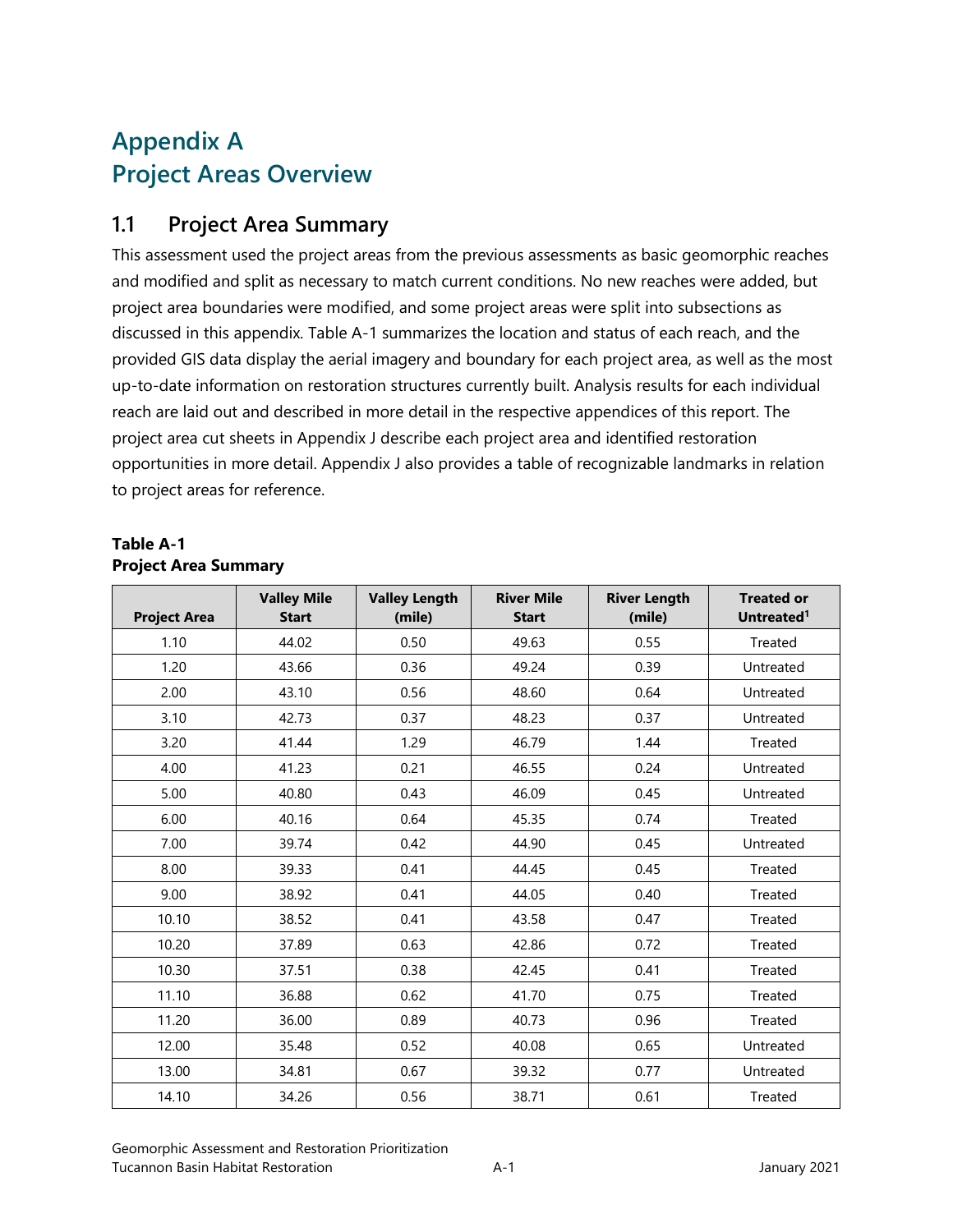| <b>Project Area</b> | <b>Valley Mile</b><br><b>Start</b> | <b>Valley Length</b><br>(mile) | <b>River Mile</b><br><b>Start</b> | <b>River Length</b><br>(mile) | <b>Treated or</b><br>Untreated <sup>1</sup> |
|---------------------|------------------------------------|--------------------------------|-----------------------------------|-------------------------------|---------------------------------------------|
| 14.20               | 33.64                              | 0.61                           | 37.88                             | 0.82                          | Treated                                     |
| 14.30               | 33.00                              | 0.64                           | 37.16                             | 0.72                          | Untreated                                   |
| 15.10               | 32.68                              | 0.32                           | 36.78                             | 0.38                          | Treated                                     |
| 15.20               | 32.29                              | 0.39                           | 36.36                             | 0.42                          | Treated                                     |
| 16.00               | 31.05                              | 1.24                           | 34.97                             | 1.39                          | Untreated                                   |
| 17.10               | 30.71                              | 0.34                           | 34.62                             | 0.34                          | Untreated                                   |
| 17.20               | 30.45                              | 0.27                           | 34.32                             | 0.31                          | Untreated                                   |
| 18.10               | 29.48                              | 0.96                           | 33.24                             | 1.08                          | Treated                                     |
| 18.20               | 28.78                              | 0.70                           | 32.46                             | 0.78                          | Untreated                                   |
| 19.00               | 28.31                              | 0.47                           | 31.90                             | 0.56                          | Untreated                                   |
| 20.00               | 27.91                              | 0.40                           | 31.46                             | 0.44                          | Untreated                                   |
| 21.00               | 26.85                              | 1.06                           | 30.41                             | 1.05                          | Untreated                                   |
| 22.00               | 25.87                              | 0.98                           | 29.33                             | 1.08                          | Treated                                     |
| 23.00               | 25.06                              | 0.81                           | 28.28                             | 1.05                          | Treated                                     |
| 24.00               | 24.35                              | 0.71                           | 27.52                             | 0.76                          | Treated                                     |
| 25.00               | 23.90                              | 0.45                           | 26.98                             | 0.54                          | Untreated                                   |
| 26.00               | 21.11                              | 2.79                           | 23.99                             | 2.99                          | Treated                                     |
| 27.00               | 20.21                              | 0.90                           | 22.95                             | 1.05                          | Untreated                                   |
| 28.10               | 19.42                              | 0.79                           | 22.08                             | 0.87                          | Untreated                                   |
| 28.20               | 18.41                              | 1.01                           | 20.91                             | 1.17                          | Treated                                     |
| 28.30               | 17.38                              | 1.03                           | 19.75                             | 1.16                          | Treated                                     |
| 29.00               | 16.37                              | 1.01                           | 18.63                             | 1.12                          | Treated                                     |
| 30.00               | 15.54                              | 0.83                           | 17.62                             | 1.01                          | Untreated                                   |
| 31.00               | 14.11                              | 1.44                           | 16.13                             | 1.49                          | Untreated                                   |
| 32.10               | 13.42                              | 0.69                           | 15.34                             | 0.79                          | Untreated                                   |
| 32.20               | 12.84                              | 0.58                           | 14.65                             | 0.69                          | Untreated                                   |
| 33.00               | 11.71                              | 1.12                           | 13.43                             | 1.22                          | Untreated                                   |
| 34.10               | 10.55                              | 1.17                           | 12.28                             | 1.14                          | Untreated                                   |
| 34.20               | 9.92                               | 0.63                           | 11.50                             | 0.78                          | Untreated                                   |
| 35.00               | 9.27                               | 0.65                           | 10.81                             | 0.69                          | Untreated                                   |
| 36.00               | 7.83                               | 1.44                           | 9.11                              | 1.70                          | Untreated                                   |
| 37.00               | 6.86                               | 0.97                           | 8.01                              | 1.10                          | Untreated                                   |
| 38.00               | 4.09                               | 2.77                           | 5.04                              | 2.97                          | Untreated                                   |
| 39.10               | 4.00                               | 0.09                           | 4.94                              | 0.10                          | Untreated                                   |
| 39.20               | 3.68                               | 0.31                           | 4.61                              | 0.33                          | Untreated                                   |
| 40.00               | 3.16                               | 0.52                           | 4.03                              | 0.57                          | Treated                                     |
| 41.00               | 2.85                               | 0.31                           | 3.68                              | 0.35                          | Untreated                                   |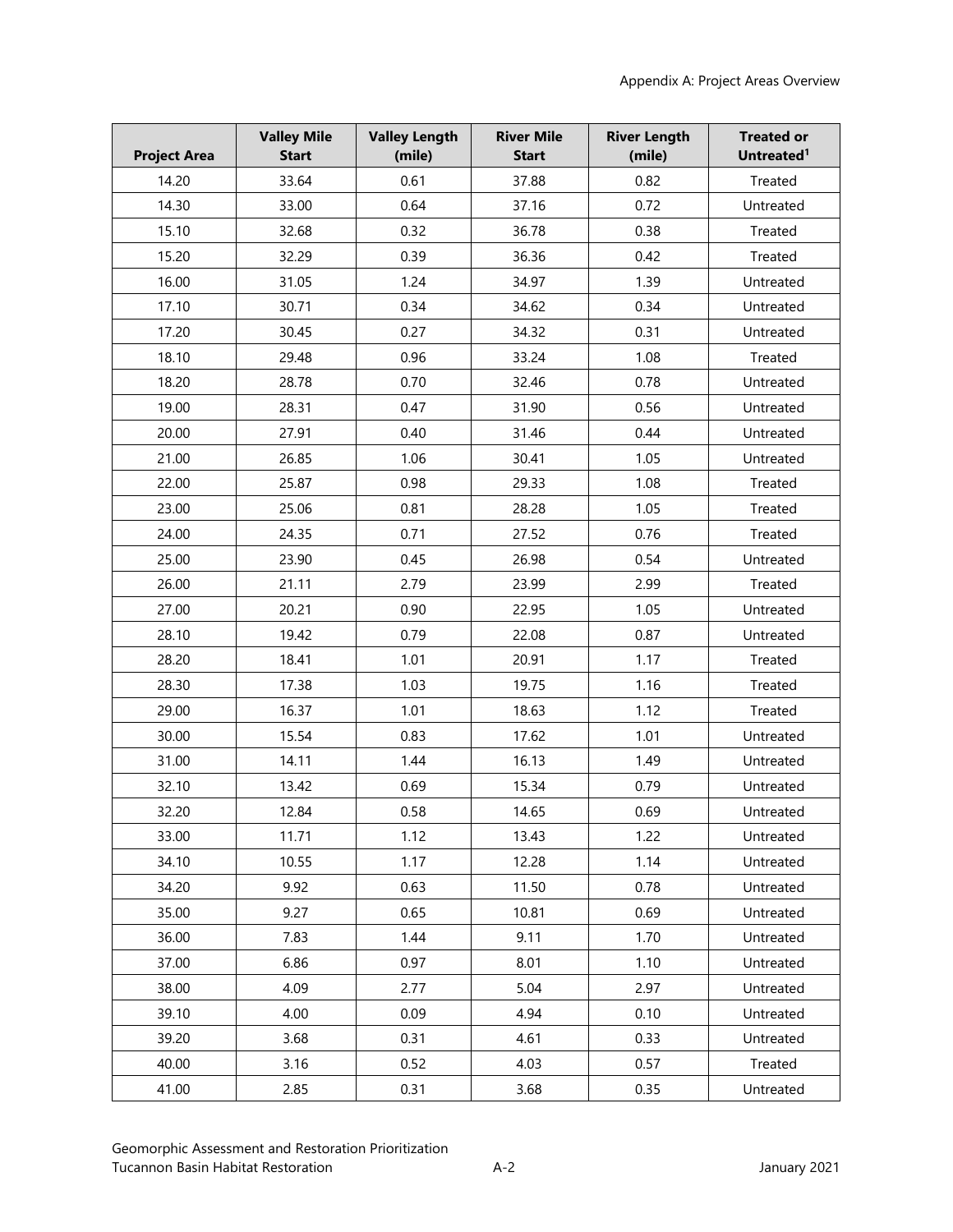| <b>Project Area</b> | <b>Valley Mile</b><br><b>Start</b> | <b>Valley Length</b><br>(mile) | <b>River Mile</b><br><b>Start</b> | <b>River Length</b><br>(mile) | <b>Treated or</b><br>Untreated <sup>1</sup> |
|---------------------|------------------------------------|--------------------------------|-----------------------------------|-------------------------------|---------------------------------------------|
| 42.00               | 2.60                               | 0.26                           | 3.35                              | 0.33                          | Untreated                                   |
| 43.00               | 2.32                               | 0.28                           | 2.92                              | 0.43                          | Untreated                                   |
| 44.00               | 2.01                               | 0.31                           | 2.49                              | 0.43                          | Untreated                                   |
| 45.00               | 1.58                               | 0.43                           | 1.96                              | 0.52                          | Untreated                                   |

Notes:

1. Designates project areas where restoration activities have occurred since the 2010 Assessment.

### **1.2 Delineation of Geomorphically Distinct Reaches for Project Areas**

The study area of this assessment includes approximately 51 river miles from the mouth of the Tucannon River, a scale which requires the delineation of the river into discrete units for analysis. Several of the following analysis methods rely on properly scaled reaches with geomorphically similar characteristics. In order to capture the significance of each analysis parameter, the reaches cannot span lengths of river with widely varying geomorphic characteristics. For example, should a reach begin in an area with well-connected floodplain and end in an area with poorly connected floodplain, it may appear in the floodplain connectivity analysis to be a moderately connected reach, which would misrepresent the geomorphic characteristics of the area. For this reason, the concept of performing analyses by river mile or by valley mile was discarded because these boundaries would fall in geomorphically random locations. Instead, previously delineated reaches served as the basis for the reach selection in this report.

The original *Tucannon River Geomorphic Assessment and Habitat Restoration Study* completed in 2010 (Anchor QEA 2011a) scaled the river into 10 reaches, which were delineated based on the results of the basin-scale geomorphic analyses with particular emphasis on floodplain confinement and hydrologic inputs. In the subsequent conceptual restoration plans and prioritizations (Anchor QEA 2011b, 2012a, 2012b), these reaches were separated into 45 distinct project areas based on localized geomorphic features as well as restoration opportunities. These project areas were defined by river mile location and ranged in length from a quarter of a mile to more than 3 miles. The original project areas captured the scale and geomorphic homogeneity necessary for the analyses of this report; however, several changes were made based on evolving geomorphic conditions.

For purposes of these analyses, evaluation units were modified by either subdividing project areas or moving the upstream or downstream boundary of the project area. Project area subdivision occurred due to changes in geomorphic conditions within a portion of the existing project area, or restoration activities within a portion of the project area. Project area boundaries were moved upstream or downstream to better include similar geomorphic conditions. This resulted in both changing the extents of project areas and dividing project areas into subsections to better capture geomorphic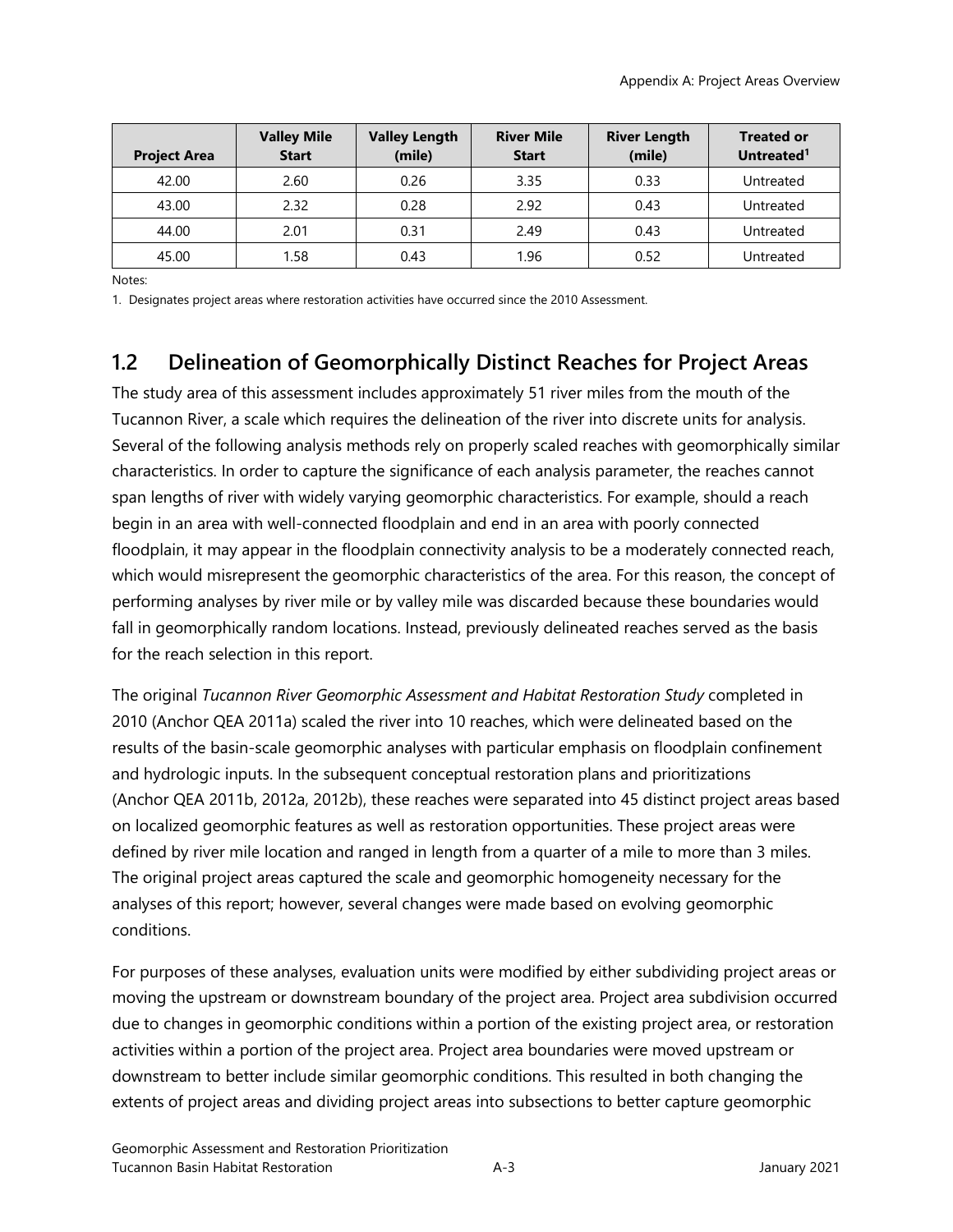differences within the project area. Additionally, the previous assessments (Anchor QEA 2011a, 2011b, 2012a, 2012b, 2012c) defined project areas by the beginning and ending river miles, which could make locating project area boundaries difficult should river avulsions or meanders occur. Project areas in this report are defined by valley mile, allowing the analyses to be repeatable over time and providing a consistent metric for measuring the temporal changes in geomorphic processes.

## **1.3 Changes to Project Areas**

Changes to the project areas from the 2010 Tucannon Assessment were made based on shifting geomorphic features and reaches with restoration projects that only encompassed a portion of the reach. Additionally, a change was made in the theory behind assigning bridges to project areas. The previous assessments ended upstream or downstream of the bridge, with the idea that bridge removal or modification could be included as a restoration action in the project area. However, bridges often mark the beginning or end of distinct geomorphic reaches because they are major influences on the geomorphic processes themselves and, therefore, often represent the best place to split into a new reach to keep reaches with differing geomorphic characteristics separate. Furthermore, bridge modification projects are expensive and difficult, making them relatively uncommon. Therefore, this assessment often uses bridges as a break point for project areas. Table A-2 summarizes the project area changes from the original assessments to the current assessment.

| <b>Original</b><br><b>Project Area</b> | <b>New</b><br><b>Project Area</b> | <b>Change Type</b>                  | <b>Change Justification</b>                                                                                                            |
|----------------------------------------|-----------------------------------|-------------------------------------|----------------------------------------------------------------------------------------------------------------------------------------|
| <b>PA1</b>                             | PA 1.1                            | <b>Boundary Moved</b><br>Upstream   | The upstream boundary was moved upstream to<br>coincide with the nearby bridge and encompass the<br>restoration work done in the area. |
| PA <sub>1</sub>                        | PA 1.1 - PA 1.2                   | Project Split                       | Separated into treated and untreated sections.                                                                                         |
| $PA 1 - PA 2$                          | PA 1.2 - PA 2                     | <b>Boundary Moved</b><br>Upstream   | Moved to section of river that is less geomorphically<br>active than the previous location, based on LiDAR<br>change analysis.         |
| $PA$ 2 – PA 3                          | $PA$ 2 – PA 3.1                   | <b>Boundary Moved</b><br>Downstream | Boundary moved to coincide with bridge.                                                                                                |
| PA <sub>3</sub>                        | $PA$ 3.1 - 3.2                    | Project Split                       | Separated into treated and untreated sections.                                                                                         |
| $PA$ 3 – PA 4                          | $PA$ 3.2 – PA 4                   | <b>Boundary Moved</b><br>Downstream | Moved to better coincide with floodplain levee and<br>avoid splitting a high-flow side channel.                                        |
| $PA$ 4 – PA 5                          | $PA$ 4 - PA 5                     | <b>Boundary Moved</b><br>Upstream   | Moved to better coincide with levee and consolidate<br>floodplain opportunities in one PA.                                             |
| $PA5 - PA6$                            | $PA5 - PA6$                       | <b>Boundary Moved</b><br>Upstream   | Moved to coincide with U.S. Forest Service<br>campground bridge.                                                                       |

#### **Table A-2 Changes to Project Areas**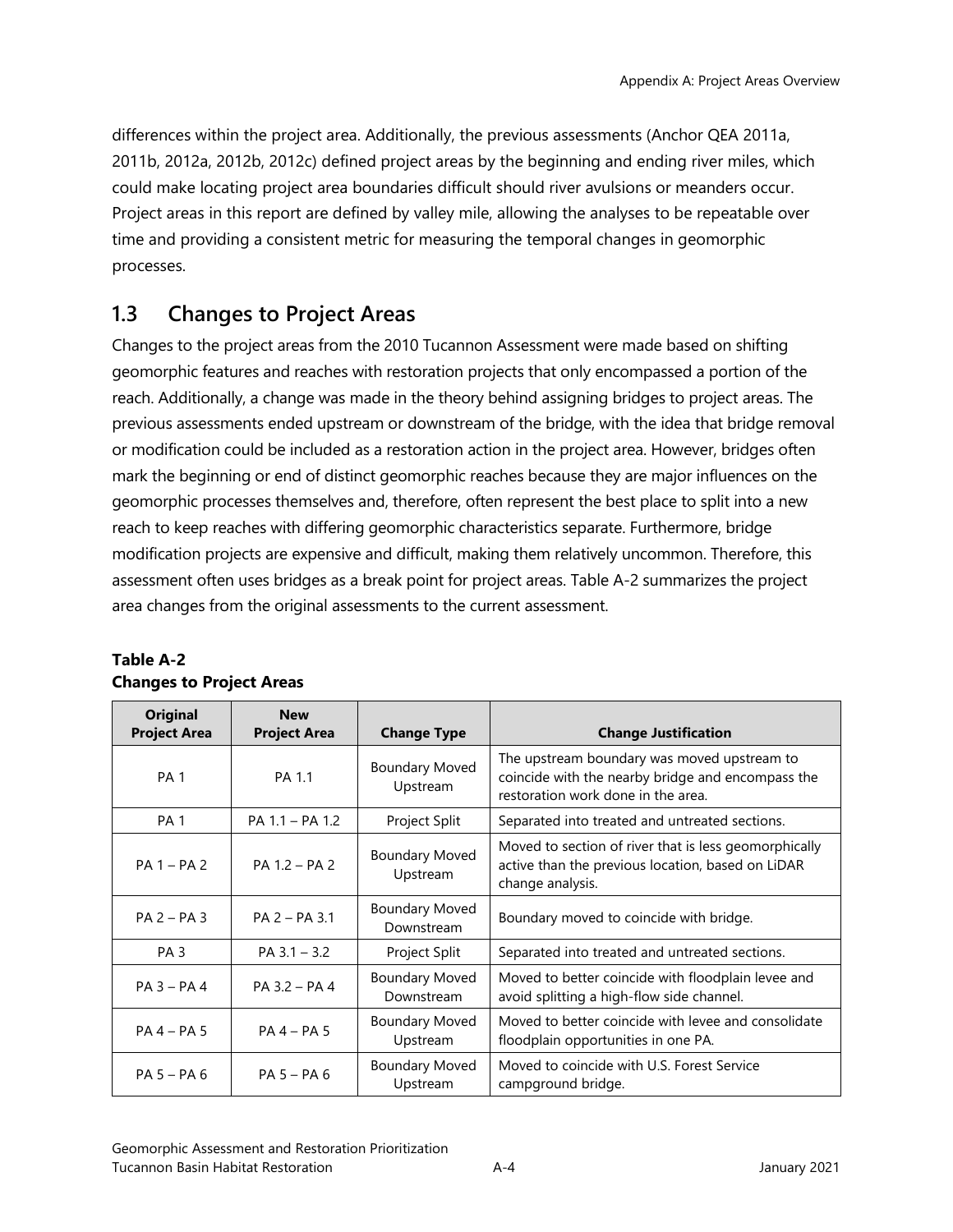| <b>Original</b><br><b>Project Area</b> | <b>New</b><br><b>Project Area</b> | <b>Change Type</b>                  | <b>Change Justification</b>                                                                                                                                        |
|----------------------------------------|-----------------------------------|-------------------------------------|--------------------------------------------------------------------------------------------------------------------------------------------------------------------|
| <b>PA 10</b>                           | PA 10.1 - PA 10.2                 | Project Split                       | Split based on differing geomorphic characteristics.<br>10.1 is complex and depositional, 10.2 has been<br>treated but has not reached full potential.             |
| <b>PA 10</b>                           | PA 10.2 - PA 10.3                 | Project Split                       | Split based on differing geomorphic characteristics.<br>10.2 has been treated but has not reached full<br>potential, 10.3 is characterized by a long side channel. |
| <b>PA 11</b>                           | PA 11.1 - PA 11.2                 | Project Split                       | Both reaches have been treated but 11.2 is much<br>more complex than 11.1.                                                                                         |
| PA 12 - PA 13                          | PA 12 - PA 13                     | <b>Boundary Moved</b><br>Upstream   | Moved boundary to coincide with hatchery dam.                                                                                                                      |
| PA 13 - PA 14                          | PA 13 - PA 14.1                   | <b>Boundary Moved</b><br>Upstream   | Boundary moved to coincide with bridge.                                                                                                                            |
| <b>PA 14</b>                           | PA 14.1 - PA 14.2                 | Project Split                       | Both areas were treated but were split to isolate<br>geomorphically similar reaches.                                                                               |
| <b>PA 14</b>                           | PA 14.2 - PA 14.3                 | Project Split                       | Split to separate the untreated section (14.3) from the<br>rest of the reach; split at bridge.                                                                     |
| <b>PA 15</b>                           | PA 15.1 - PA 15.2                 | Project Split                       | Both reaches have been treated but were split based<br>on differing geomorphic characteristics. PA 15.1 is<br>characterized by a long side channel.                |
| PA 16 - PA 17                          | PA 16 - PA 17.1                   | <b>Boundary Moved</b><br>Upstream   | Boundary moved to coincide with bridge.                                                                                                                            |
| <b>PA 17</b>                           | PA 17.1 - PA 17.2                 | Project Split                       | Split to isolate geomorphically similar reaches. PA<br>17.1 is highly leveed and confined.                                                                         |
| <b>PA 18</b>                           | PA 18.1 - PA 18.2                 | Project Split                       | Split into treated and untreated; split at bridge.                                                                                                                 |
| PA 18 - PA 19                          | PA 18.2 - PA 19                   | <b>Boundary Moved</b><br>Upstream   | Boundary moved to coincide with levee encroaching<br>on floodplain.                                                                                                |
| PA 19 - PA 20                          | PA 19 - PA 20                     | <b>Boundary Moved</b><br>Upstream   | Boundary moved to coincide with bridge.                                                                                                                            |
| PA 20 - PA 21                          | PA 20 - PA 21                     | <b>Boundary Moved</b><br>Downstream | Boundary moved to consolidate floodplain<br>opportunity.                                                                                                           |
| PA 21 - PA 22                          | PA 21 - PA 22                     | <b>Boundary Moved</b><br>Upstream   | Boundary moved to coincide with bridge.                                                                                                                            |
| PA 25 - PA 26                          | PA 25 - PA 26                     | <b>Boundary Moved</b><br>Upstream   | Boundary moved to coincide with bridge.                                                                                                                            |
| PA 26 - PA 27                          | PA 26 - 27                        | <b>Boundary Moved</b><br>Upstream   | Boundary moved to coincide with encroaching levee.                                                                                                                 |
| PA 27 - PA 28                          | PA 27 - PA 28.1                   | <b>Boundary Moved</b><br>Upstream   | Boundary moved to coincide with bridge.                                                                                                                            |
| PA 28                                  | PA 28.1 - PA 28.2                 | Project Split                       | Split to separate untreated section (28.1) from the<br>rest of the reach.                                                                                          |
| <b>PA 28</b>                           | PA 28.1 - PA 28.2                 | Project Split                       | Both sections were treated but were split to isolate<br>geomorphically similar reaches.                                                                            |